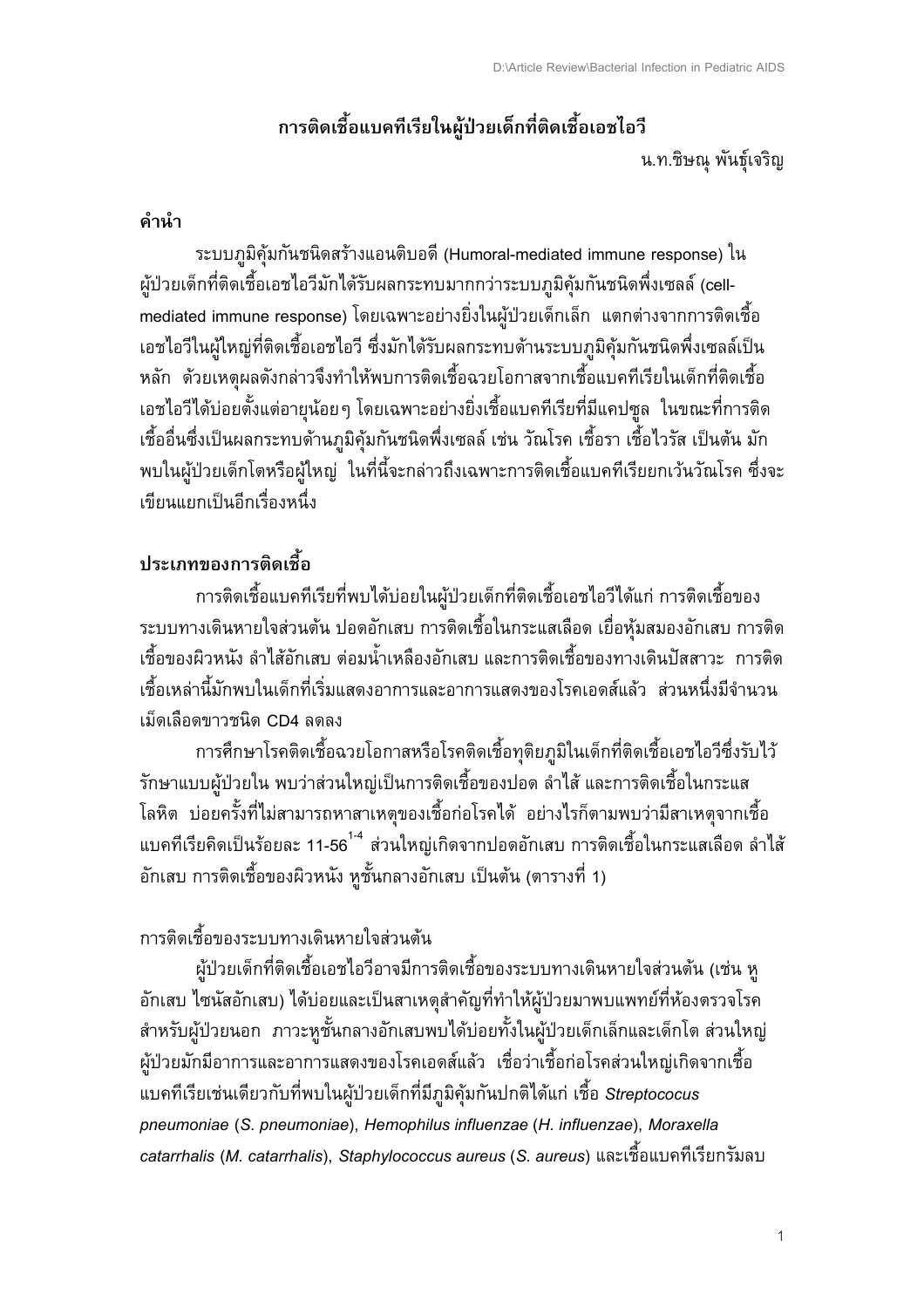ิ ทรงแท่ง<sup>5</sup> นอกจากนี้อาจเกิดจากเชื้อไวรัสบางชนิดได้ สาเหตุอาจเกิดจากความบกพร่องของ ระบบภูมิคุ้มกันหรือเกิดจากความผิดปกติของหลอด eustachian ผู้ป่วยอาจมาด้วยอาการไข้สูง ปวดในหู ส่วนใหญ่เมื่อมาพบแพทย์มักมีแก้วหูทะลุและอาจมีหนองไหล อาจพบความผิดปกติ ของการได้ยินร่วมด้วย การรักษามักได้ผลด้วยยาต้านจุลชีพซึ่งครอบคลุมเชื้อ S. pneumoniae และ H. influenzae

การศึกษาโรคติดเชื้อฉายโอกาสในเด็กที่ติดเชื้อเอชไอวีซึ่งรับไว้รักษาในโรงพยาบาล พบการติดเชื้อของระบบทางเดินหายใจส่วนต้นคิดเป็นร้อยละ 2.6-12.3 \* ทั้งหมดเป็นการติด เชื้อของหูชั้นกลาง ในรายงานดังกล่าวไม่ได้ระบุเชื้อก่อโรค หากทำการศึกษาในผู้ป่วยนอก ้อาจพบอุบัติการณ์การติดเชื้อของระบบทางเดินหายใจส่วนต้นในตัวเลขที่สูงกว่านี้

#### ปอดอักเสบ

่ ภาวะปอดอักเสบพบได้เสมอในผู้ป่วยที่ติดเชื้อเอชไอวีและเป็นสาเหตุสำคัญของการรับ ผู้ป่วยไว้รักษาในโรงพยาบาล Pneumocystis carinii (P. carinii) เป็นสาเหตุที่สำคัญโดยเฉพาะ ่ ในเด็กเล็กที่ไม่ได้รับการป้องกันด้วยยา co-trimoxazole เชื้ออื่นๆที่เป็นสาเหตุคล้ายกับที่พบใน ผู้ป่วยเด็กที่มีภาวะภูมิคุ้มกันปกติ เช่น S. pneumoniae, H. influenzae, S. aureus, Nocardia, ้เชื้อกรัมลบทรงแท่ง เป็นต้น ผู้ป่วยอาจมีอาการและอาการแสดงของโรคเอดส์แล้วและมาพบ แพทย์ด้วยอาการมีไข้เฉียบพลัน ไอ และหอบ ตรวจร่างกายพบไข้สูง หอบเหนื่อย ฟังเสียงปอด พบ fine crepitation การตรวจนับจำนวนเม็ดเลือดขาวอาจพบว่าเพิ่มขึ้นโดยเฉพาะเม็ดเลือด ขาวชนิดนิวโตรฟิล ภาพถ่ายรังสีปอดมีลักษณะเป็นเงาทึบแบบ lobar หรือ patchy และอาจพบ น้ำในช่องเยื่อหุ้มปอดได้ กรณีปอดอักเสบจาก S. aureus อาจพบ pneumatocele ร่วมด้วย ้การเพาะเชื้อจากเลือดจะบอกเชื้อที่เป็นสาเหตุได้เนื่องจากอาจมีการติดเชื้อในกระแสเลือดร่วม ด้วย (พบได้ 1 ใน 3) การเพาะเชื้อหรือตรวจหาแอนติเจนของเชื้อจากน้ำในช่องเยื่อหุ้มปอดจะ ช่วยกรณีสาเหตุมาจาก S. pneumoniae หรือ H. influenzae การย้อมสีกรัมและเพาะเชื้อจาก ้เสมหะอาจมีประโยชน์แต่เชื่อถือได้น้อยกว่าตัวอย่างจากเลือดและน้ำในช่องเยื่อหุ้มปอด ผู้ป่วย ที่รับไว้รักษาในโรงพยาบาลเป็นเวลานานอาจเกิดภาวะปอดอักเสบจากเชื้อแบคทีเรียกรัมลบ ้ ทรงแท่งซึ่งมีโอกาสพบการดื้อต่อยาต้านจุลชีพได้สูง กรณีรักษาแล้วอาการไม่ดีขึ้นหรือสงสัยว่า ้เกิดจากเชื้ออื่นๆ ที่ไม่ใช่เชื้อแบคทีเรียหรือเกิดจากภาวะ lymphocytic interstitial pneumonitis (LIP) ให้ตรวจหาเชื้อวัณโรคจากสิ่งส่งตรวจด้วยวิธี polymerase chain reaction (PCR) หรือ ย้อมสีทนกรด หรือพิจารณาตัดชิ้นเนื้อปอดเพื่อตรวจทางพยาธิวิทยาและทางจุลชีววิทยาโดย ละเอียดต่อไป

การศึกษาโรคติดเชื้อทุติยภูมิในผู้ป่วยที่ติดเชื้อเอชไอวีซึ่งรับไว้รักษาในโรงพยาบาลใน ประเทศไทย พบภาวะปอดอักเสบได้บ่อย (60-90%) และร้อยละ 20-50 มีสาเหตุจากเชื้อ P. *carinii* ซึ่งมีอัตราตายสูง ที่เหลือไม่อาจระบุเชื้อก่อโรคได้<sup>2,3,6,7</sup> ซึ่งอาจเกิดจากเชื้อแบคทีเรีย เชื้อ ี วัณโรค เชื้อไวรัส หรือเชื้อรา วิรัต ศิริสันธนะ <sup>1</sup> ศึกษาผู้ป่วยเด็กที่ติดเชื้อเอชไอวีซึ่งรับไว้รักษา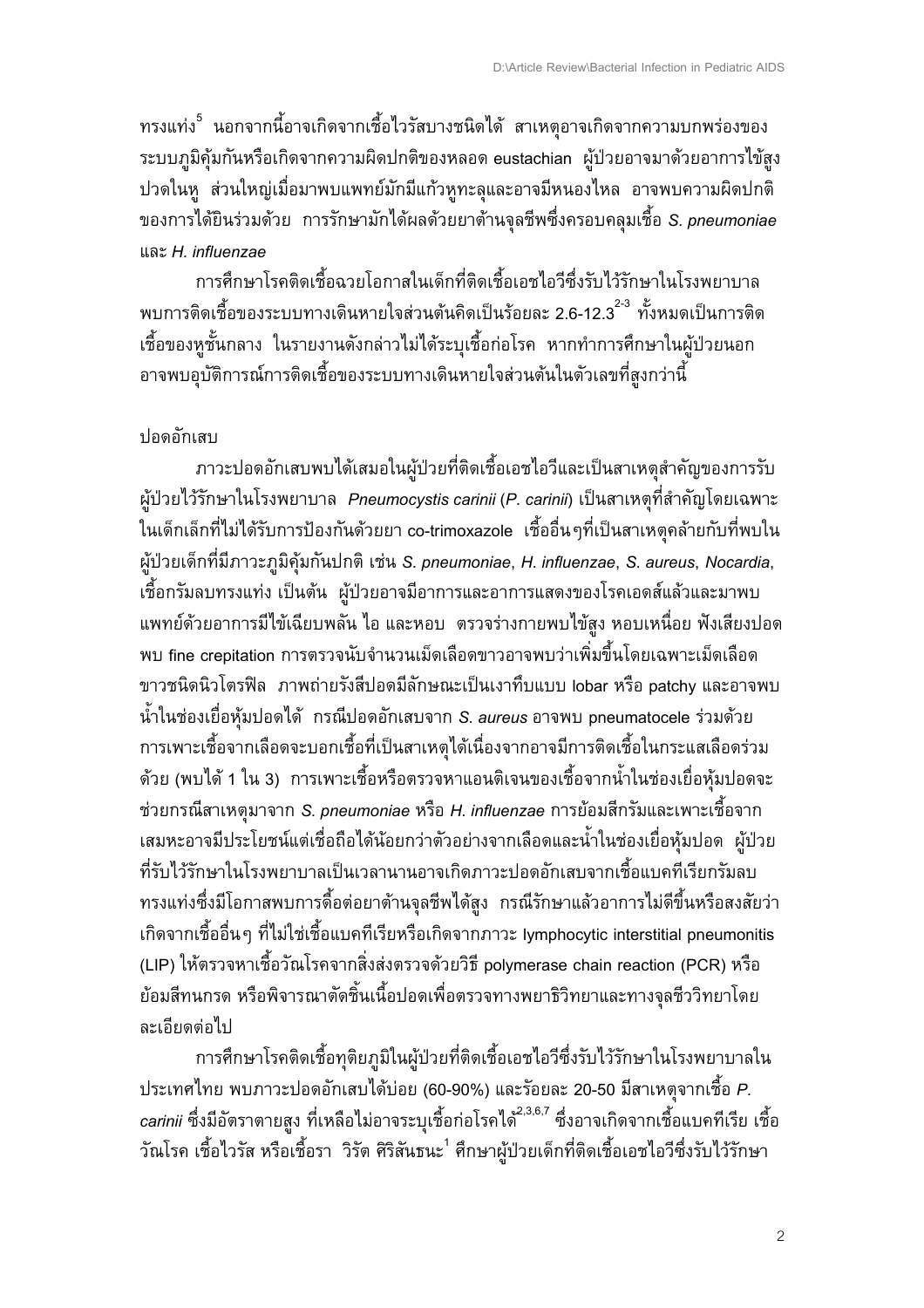ในโรงพยาบาลมหาราชนครเชียงใหม่จำนวน 183 คนและมีภาวะติดเชื้อฉวยโอกาสจำนวน 232 ี ครั้ง พบว่า 74 ครั้ง (32%) มีภาวะปอดอักเสบจากเชื้อ *P. carinii* 30 ครั้ง (13%) มีภาวะปอด ้อักเสบจากเชื้อแบคทีเรีย ในจำนวน 30 ครั้งนี้ตรวจพบเชื้อแบคทีเรียในกระแสเลือดของผู้ป่วย 8 -%2ก\$HI5 *S. pneumoniae* 6 - %2ก\$HI5 *Salmonella enteritidis* 4K( *Proteus vulgaris*  อย่างละ 1 คน กุลกัญญา โชคไพบูลย์กิจ และคณะ<sup>8</sup> ทำการศึกษาผู้ป่วยเด็กที่ติดเชื้อเอชไอวี และรับไว้รักษาในโรงพยาบาลศิริราชจำนวน 222 คนพบว่า 98 คน (44%) มีภาวะปอดอักเสบ ประมาณครึ่งหนึ่งมีอาการทางคลินิกและภาวะภูมิคุ้มกันบกพร่องอย่างรุนแรง สามารถหา สาเหตุของภาวะปอดอักเสบได้ 34 คน (35%) และ 20 คน (20%) พบเชื้อแบคทีเรียในกระแส ้เลือดได้แก่ *Salmonella* spp. (11), *S. pneumoniae* (5), *S. aureus* (1) และเชื้อแบคทีเรียกรัม ิลบทรงแท่ง (4) พบเชื้อ *P. carinii* จาก BAL และชิ้นเนื้อปอดจำนวน 9 คน ผู้ป่วย 2 คนตรวจ ้ พบเชื้อก่อโรคมากกว่า 1 ชนิด อัตราตายของผู้ป่วยเด็กที่ติดเชื้อเอชไอวีและมีภาวะปอดอักเสบ ้ร่วมด้วยคิดเป็นร้อยละ 16 โดยมีอัตราตายสูงในผู้ป่วยที่มีภาวะปอดอักเสบจากเชื้อ *P. carinii* 

### การติดเชื้อในกระแสโลหิต

.ภาวะการติดเชื้อในกระแสโลหิตในผู้ป่วยเด็กที่ติดเชื้อเอชไอวีพบได้ไม่น้อย เชื้อที่เป็น สาเหตุมักเป็นเชื้อแบคทีเรีย เชื้อรา วัณโรค และไวรัส เชื้อแบคทีเรียที่พบบ่อยที่สุดคือ *Salmonella* spp. ซึ่งมักพบในผู้ป่วยที่มีอายุน้อยกว่า 1 ปี เชื้ออื่นที่พบได้แก่ *S. pneumoniae, H. influenzae*, *S. aureus* และเชื้อแบคทีเรียกรัมลบทรงแท่งโดยเฉพาะในรายที่มีภาวะปอด อักเสบหรือมีการติดเชื้อของระบบทางเดินปัสสาวะร่วมด้วย ผู้ป่วยมักมีอาการไข้สูงไม่ทราบ ิสาเหตุเป็นติดต่อกันหลายวัน ผู้ป่วยส่วนใหญ่ไม่มีตำแหน่งของการติดเชื้อที่ชัดเจน กรณีพบ ดำแหน่งของการติดเชื้อ มักพบร่วมกับภาวะเยื่อหุ้มสมองอักเสบหรือปอดอักเสบ ผู้ป่วยมักมี อาการและอาการแสดงของโรคเอดส์แล้วและพบได้บ่อยในผู้ป่วยเด็กเล็กอายุน้อยกว่า 1 ปี ้อย่างไรก็ตามอาจพบในผู้ป่วยเด็กที่ติดเชื้อซึ่งยังไม่แสดงอาการและอาจพบในเด็กโตได้ ผู้ป่วย ้ บางรายมีอาการอุจจาระร่วงร่วมด้วยโดยเฉพาะอย่างยิ่งกรณีเกิดจากเชื้อ *Salmonella* spp. การ ตรวจนับเม็ดเลือดพบจำนวนเม็ดเลือดขาวและเม็ดเลือดขาวชนิดนิวโตรฟิลเพิ่มขึ้น

การศึกษาผู้ป่วยเด็กที่ติดเชื้อเอชไอวีในโรงพยาบาลของรัฐ<sup>1-4</sup> พบว่าการติดเชื้อใน ึ กระแสเลือดเป็นสาเหตุสำคัญของโรคติดเชื้อฉวยโอกาส ซึ่งนอกจากพบได้บ่อยรองจากการติด ี่ เชื้อของระบบทางเดินหายใจแล้ว ยังเป็นสาเหตุการตายที่สำคัญของผู้ป่วยอีกด้วย เชื้อที่เป็น ี สาเหตุที่พบบ่อยที่สุดคือ *Salmonella* spp. ที่พบเป็นลำดับรองลงมาคือ *S. pneumoniae* และ ้เชื้อแบคทีเรียกรัมลบทรงแท่งซึ่งเป็นการติดเชื้อที่เกิดขึ้นในโรงพยาบาล วิรัต ศิริสันธนะ <sup>1</sup> ้รายงานว่าร้อยละ 84 และ 16 ของการติดเชื้อ *Salmonella* spp. เกิดจากเชื้อ *S. enteritidis* และ *S. cholerasuis ตามลำดับ* 

3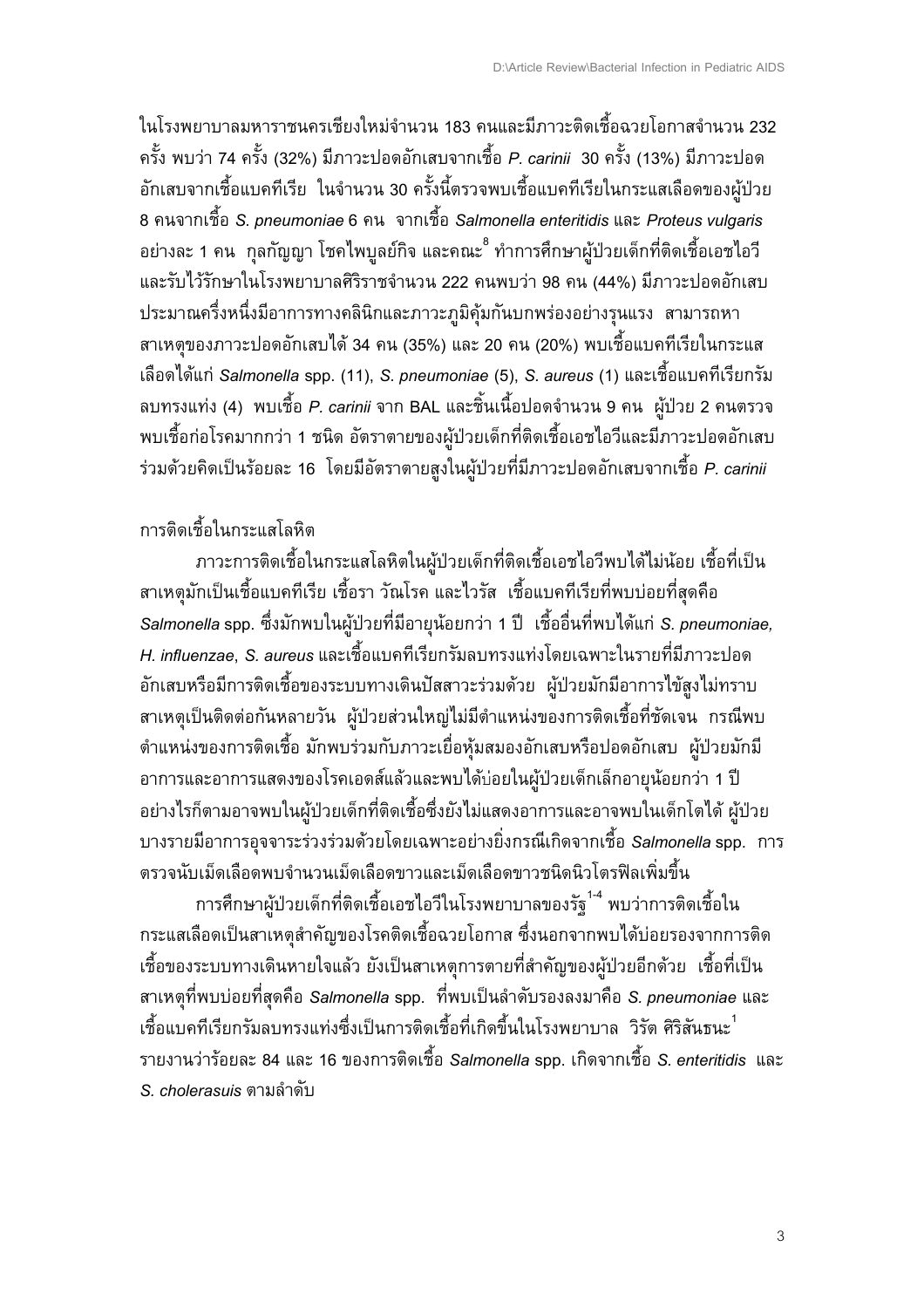#### เยื่อห้มสมองอักเสบ

อาการทางสมองของผู้ป่วยเด็กที่ติดเชื้อเอชไอวีส่วนใหญ่เกิดจากตัวไวรัสโดยตรง ี ภาวะเยื่อหุ้มสมองอักเสบพบได<sup>้</sup>ไม่บ่อย<sup>1,4</sup> ในเด็กเล็กมักมีสาเหตุจากเชื้อแบคทีเรีย เช่นเดียวกับที่พบในผู้ป่วยเด็กที่มีภาวะภูมิคุ้มกันปกติได้แก่ S. pneumoniae, H. influenzae, *Salmonella* spp., *Neisseria meningitidis* (*N. meningitidis*) 4K( group B streptococci (GBS) ในเด็กโตอาจเกิดจาก *S. pneumoniae, N. meningitidis<sup>°-10</sup> แ*ละเชื้อรา *Cryptococcus neoformans* (*C. neoformans*) <sup>11</sup> อาการและอาการแสดงของภาวะเยื่อหุ้มสมองอักเสบจากเชื้อ แบคทีเรียในเด็กที่ติดเชื้อเอชไอวีไม่แตกต่างจากผู้ป่วยเด็กที่มีภาวะภูมิคุ้มกันปกติ ยกเว้นอาจ ตรวจพบอาการและอาการแสดงของโรคเอดส์ร่วมด้วย กรณีภาวะเยื่อหุ้มสมองอักเสบเกิดจาก เชื้อ *S. pneumoniae* มักพบอัตราเชื้อดื้อยาได้สูง โดยทั่วไปแนะนำให้ใช้ยา cefotaxime หรือ  $\,$ ceftriaxone ส่วนการเลือกใช้ยา vancomycin ร่วมด้วยต้องพิจารณาปัจจัยอื่นประกอบ $^{12}$ 

การศึกษาผู้ป่วยเด็กที่ติดเชื้อเอชไอวีซึ่งมีภาวะติดเชื้อฉวยโอกาสของระบบประสาท ี่ ส่วนกลางของโรงพยาบาลมหาราชนครเชียงใหม่จำนวน 15 คน<sup>13</sup> พบว่าส่วนใหญ่ (80%) เป็น ้เด็กเล็กในช่วงอายุ 2 ปีแรก 7 คนมีภาวะเยื่อหุ้มสมองอักเสบจากเชื้อแบคทีเรีย *S. pneumoniae* (5 คน), *H. influenzae* (1 คน) และ *Proteus vulgaris* (1 คน) ที่เหลือเกิดจากเชื้อ D!O&- \$HI5JD&!1 herpes 4K(\$HI5&2 *C. neoformans*

#### การติดเชื้อของผิวหนัง

อาการทางผิวหนังพบได้บ่อยในเด็กที่ติดเชื้อเอชไอวี อาจมีสาเหตุจากตัวโรค เองหรือเกิดจากการติดเชื้อฉวยโอกาส การติดเชื้อแบคทีเรียบริเวณผิวหนังที่พบบ่อยคือ แผล ี พุพอง ฝี่หนอง และ cellulitis<sup>1,3</sup> ส่วนใหญ่เกิดจากเชื้อแบคทีเรีย *S. aureus* หรือ Group A streptococci (GAS) บางครั้งอาการทางผิวหนังอาจพบร่วมกับภาวะ sepsis จากเชื้อ *S. pneumonia, S. aureus, H. influenzae, Salmonella* spp. เป็นต้น นอกจากนี้อาจเกิดโรค ้ Bacillary angiomatosis ซึ่งเกิดจากเชื้อ *Rochalimaea henselae* ได้ <sup>14</sup> อาการของโรคอาจ รุนแรงกว่าและพบได้บ่อยกว่าที่พบในเด็กที่มีภาวะภูมิคุ้มกันปกติ การย้อมกรัมและการเพาะ ี เชื้ออาจช่วยบอกสาเหตุของโรค การรักษาได้แก่การรักษาเฉพาะที่และการให้ยาต้านจุลชีพที่ เหมาะสม

ี่ ศิริวรรณ วนานุกูล และคณะ<sup>15</sup> ทำการศึกษาเด็กที่ติดเชื้อเอชไอวีจำนวน 91 คน พบว่ามี ือาการทางผิวหนังและเยื่อบุคิดเป็นร้อยละ 51.6 ส่วนใหญ่เป็นการติดเชื้อราและไวรัส พบการ ์ติดเชื้อแบคทีเรีย 2 คนคือ แผลพุพองและ cellulitis อย่างละ 1 คน การติดเชื้อบริเวณผิวหนัง ู มักพบในผู้ป่วยที่มีอาการและอาการแสดงของโรคเอดส์และมีระดับภูมิคุ้มกันต่ำแล้ว<sup>16</sup>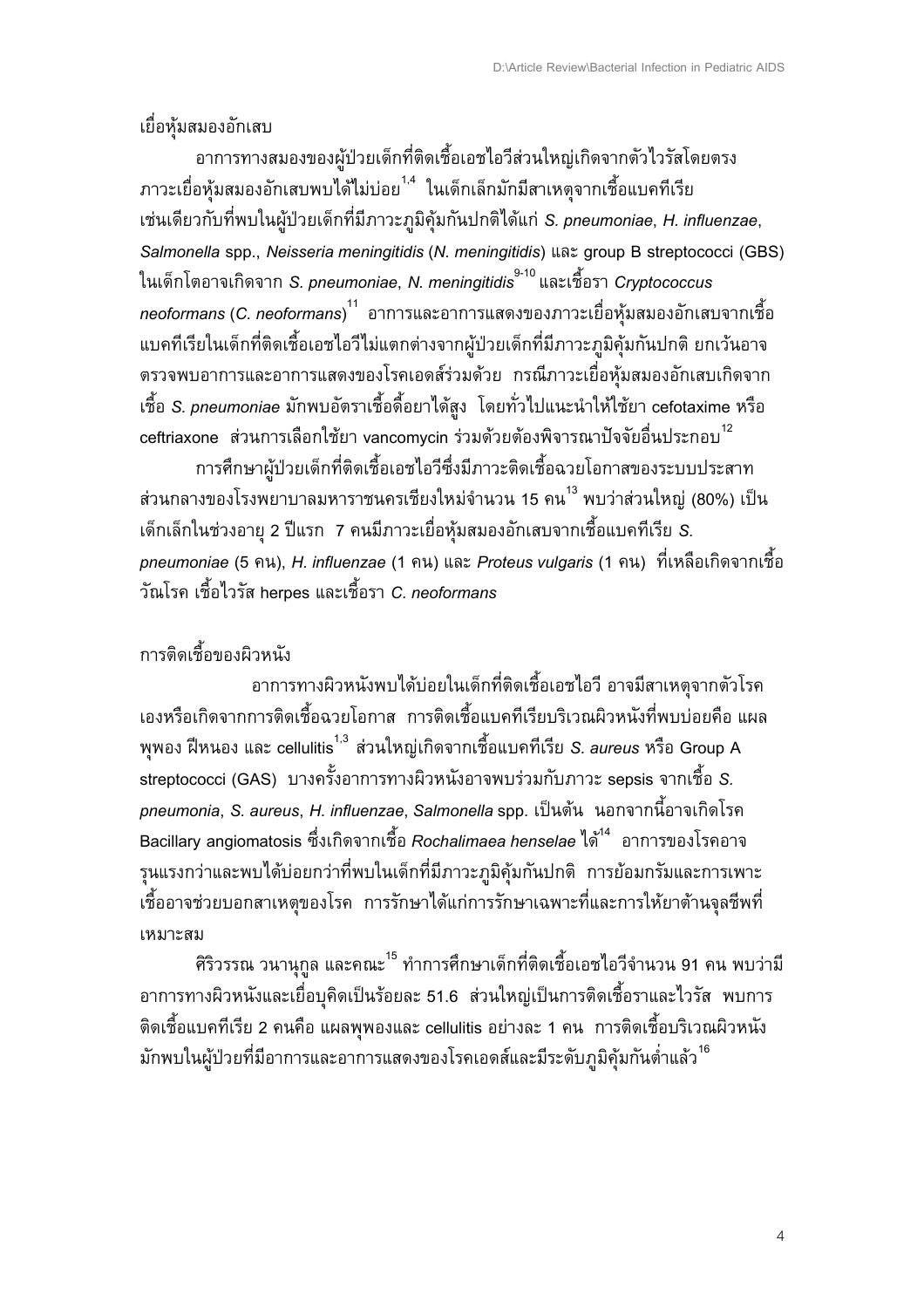#### ลำไส้กักเสบ

ภาวะท้องร่วงพบได้บ่อยในผู้ป่วยเด็กที่ติดเชื้อเอชไอวี อาจเป็นแบบเฉียบพลันหรือแบบ ้เรื้อรัง สาเหตุเกิดจากเชื้อแบคทีเรีย เช่น Salmonella spp. $^1$ , Shigella $^4$ , Campylobacter เป็น ี ต้น หรืออาจเกิดจาก toxin ของเชื้อ (เช่น Clostridium difficile) เชื้อปรสิต ไวรัส หรือเชื้อรา แบคทีเรียที่เป็นสาเหตุของภาวะลำไส้อักเสบที่พบบ่อยคือ Salmonella spp. ผู้ป่วยมักมาด้วย ้อาการท้องเสียแบบเฉียบพลัน อุจจาระมีมูกเลือด กรณีมีการติดเชื้อในกระแสเลือดร่วมด้วยอาจ ้มีไข้สูง การวินิจฉัยอาศัยการเพาะเชื้อในอุจจาระเป็นสำคัญ การรักษาอาศัยการให้สารน้ำและ ยาต้านจุลชีพ โดยทั่วไปแนะนำให้ใช้ยา co-trimoxazole หรือ norfloxacin ชนิดรับประทานเป็น ้เวลานาน 5-7 วัน กรณีมีไข้สูงหรือสงสัยว่ามีการติดเชื้อในกระแสเลือดร่วมด้วย แนะนำให้ใช้ ยา ampicillin, cefotaxime หรือ ceftriaxone โดยยาสองชนิดหลังจะมีประสิทธิภาพดีกว่า ส่วน ียาต้านจุลชีพกลุ่ม aminoglycosides ไม่ควรนำมาใช้ทางคลินิกแม้ว่าอาจมีความไวต่อเชื้อเมื่อ ทำการทดสอบทางห้องปฏิบัติการ

้จริยา แสงสัจจา และคณะ<sup>17</sup> ทำการศึกษาหาสาเหตุของอาการท้องเสียในผู้ป่วยเด็กที่ติด ้เชื้อเอชไอวีจำนวน 54 คนที่รับการรักษาแบบผู้ป่วยในที่โรงพยาบาลบำราศนราดูร<sup>์</sup> พบว่า 52 ึ คน (96.3%) มีอาการท้องเสียจำนวน 87 ครั้ง <sup>์</sup> พบสาเหตุของภาวะท้องเสียคิดเป็นร้อยละ 40.4 ีที่พบบ่อยที่สุดคือเชื้อ Salmonella spp. (17.3%), Campylobacter (11.5%), Aeromonas (11.5%), Cryptosporidium (7.6%), Vibrio Cholera (5.7%), Plesiomonas shigelloides (5.7%), E. coli (3.8%), Mycobacteria (3.8%) และ Cytomegalovirus (1.9%) ผู้ป่วยที่มีภาวะ ี ท้องเสียจากเชื้อ Salmonella spp., Cryptosporidium และ Mycobacteria มักมีภาวะภูมิคุ้มกัน บกพร่องที่รุนแรง

#### ต่อมน้ำเหลืองอักเสบ

ภาวะต่อมน้ำเหลืองโตในผู้ป่วยเด็กที่ติดเชื้อเอชไอวีพบได้บ่อย ส่วนใหญ่เกิดจากตัวโรค ้เอง แต่อาจมีการอักเสบจากการติดเชื้อฉวยโอกาสได้ เชื้อก่อโรคที่พบอาจเป็นเชื้อแบคทีเรีย เช่น S. aureus, GAS หรืออาจเกิดจากเชื้อวัณโรค เชื้อรา และเชื้อไวรัส ผู้ป่วยที่มีภาวะต่อม ้น้ำเหลืองอักเสบจากเชื้อแบคทีเรียมักมาพบแพทย์ด้วยอาการต่อมน้ำเหลืองโตและกดเจ็บ อาจ ้มีไข้สูง การเจาะดูดน้ำจากต่อมน้ำเหลืองเพื่อย้อมสีกรัมและเพาะเชื้ออาจช่วยในการบอกสาเหตุ ของโรคได้ การรักษาไม่แตกต่างจากการรักษาในผู้ป่วยเด็กที่มีภาวะภูมิคุ้มกันปกติ ยาต้านจุล ้ชีพที่อาจเลือกใช้ได้แก่ cloxacillin, amoxi-clav และ amoxycillin โดยเลือกให้ทางเส้นเลือดหรือ ให้รับประทานเป็นเวลานาน 7-14 วัน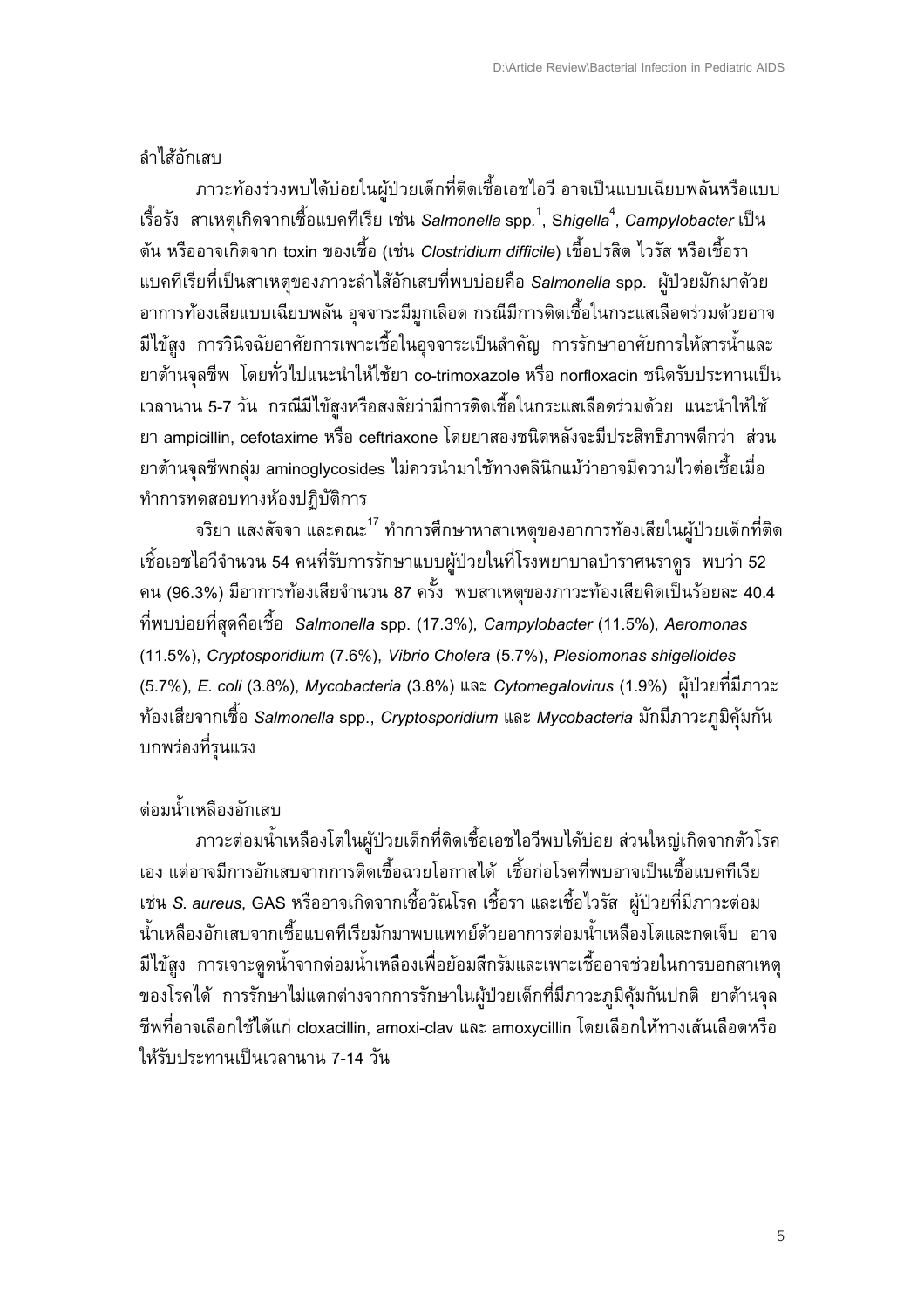การติดเชื้อของระบบทางเดินปัสสาวะ

การติดเชื้อของระบบทางเดินปัสสาวะพบได้บ้างในผู้ป่วยเด็กที่ติดเชื้อเอชไอวี อาการ ทางคลินิกประกอบด้วย อาการไข้หนาวสั่น ปัสสาวะแสบขัด กดเจ็บบริเวณบั้นเอว ตรวจพบ ้ เม็ดเลือดขาวในปัสสาวะและอาจพบเชื้อแบคทีเรียจากการย้อมสีกรัม เชื้อก่อโรคที่พบคล้ายคลึง ึกับที่พบในผู้ป่วยเด็กที่มีภาวะภูมิคุ้มกันปกติ ส่วนใหญ่ (2 ใน 3) เกิดจากเชื้อ *E. coli* เชื้ออื่นๆ J0.4กL \$HI54)-7\$&7Eก&!,K)&34L35HG (*Klebsiella* spp. *Enterobacter* spp., *Pseudomonas* spp., *Proteus* spp.) 4K( *Enterococcus* spp.

รายงานการติดเชื้อของระบบทางเดินปัสสาวะในเด็กไทยที่ติดเชื้อเอชไอวีมีน้อยมาก การศึกษาของเพ็ญพักตร์ สรชัย และคณะ<sup>3</sup> เกี่ยวกับโรคติดเชื้อทุติยภูมิในผู้ป่วยเด็กที่รับไว้ รักษาในโรงพยาบาลนครพิงค์จำนวน 65 คน พบการติดเชื้อของระบบทางเดินปัสสาวะ 3 คน (4.6%) ในรายงานดังกล่าวไม่ได้ระบุเชื้อก่อโรคของการติดเชื้อดังกล่าว

# เชื้อก่อโรค

 \$HI54)-7\$&7E7G ))L5E@A+.BCDE\$0Fก7G60\$HI5\$5J5D7 J0.4กL *Salmonella* spp, *S. pneumoniae, H. influenzae, S. aureus* และ *Streptococci* อื่นๆ ในผู้ป่วยที่รับไว้รักษาใน โรงพยาบาลเป็นเวลานานๆ อาจต้องนึกถึงเชื้อแบคทีเรียกรัมลบทรงแท่ง ในประเทศไทย ้ พบว่า *Salmonella* spp. เป็นเชื้อก่อโรคที่มีความสำคัญและพบได้บ่อย ขณะที่ *S. pneumoniae* ้เป็นเชื้อก่อโรคที่สำคัญในต่างประเทศ

การติดเชื้อ *Salmonella* spp. พบในผู้ป่วยเด็กที่ติดเชื้อเอชไอวีได้บ่อยกว่าในเด็กที่มี ี ภาวะภูมิคุ้มกันปกติ ผู้ป่วยอาจมีหรือไม่มีอาการและอาการแสดงของโรคเอดส์ เชื้อนี้เป็น สาเหตุของการติดเชื้อฉวยโอกาสที่สำคัญในผู้ป่วยเด็ก ทำให้เกิดอาการท้องร่วงเฉียบพลันหรือ เรื้อรัง การติดเชื้อในกระแสโลหิต และอาจทำให้เกิดภาวะเยื่อหุ้มสมองอักเสบได้ ผู้ป่วยส่วน ์ใหญ่มักเป็นเด็กเล็กอายุน้อยกว่า 1 ปี ผู้ป่วยติดเชื้อ *Salmonella* spp. ในกระแสเลือดมักมาพบ แพทย์ด้วยอาการไข้สูงหลายวัน อาจมีอาการท้องร่วงร่วมด้วย อาการไข้มักเป็นแบบ intermittent ผู้ป่วยส่วนใหญ่มักมีระดับความรู้สึกตัวเป็นปกติ ไม่มีภาวะช็อกและภาวะ sepsis ้อาการไม่รุนแรงเหมือนผู้ป่วยติดเชื้อแบคทีเรียกรัมลบทรงแท่งชนิดอื่น การวินิจฉัยการติดเชื้อ *Salmonella* spp. อาศัยอาการทางคลินิก การเพาะเชื้อในอุจจาระ เลือดและน้ำไขสันหลัง การ เลือกชนิดของยาต้านจุลชีพและระยะเวลาของการใช้ยาขึ้นกับโรคที่เป็น ปัจจุบันเชื้อ *Salmonella* spp. มีแนวโน้มที่จะดื้อต่อยาต้านจุลชีพที่เคยใช้ได้ผลในอดีต เช่น ampicillin, cotrimoxazole บางครั้งการรักษาอาจไม่ได้ผลทั้งๆ ที่เชื้อไวต่อยา ผู้ป่วยที่มีภาวะท้องเสียอาจใช้ ยา co-trimoxazole หรือ norfloxacin นาน 5-7 วัน กรณีติดเชื้อในกระแสเลือดหรือเยื่อหุ้มสมอง ี อักเสบ ควรเลือกใช้ยา cefotaxime หรือ ceftriaxone นาน 14-21 วัน ภาวะเยื่อหุ้มสมองอักเสบ ี จากเชื้อ *Salmonella* spp. ในผู้ป่วยเด็กที่ติดเชื้อเอชไอวีพบได้ไม่บ่อย จำเป็นต้องใช้ยาต้านจุล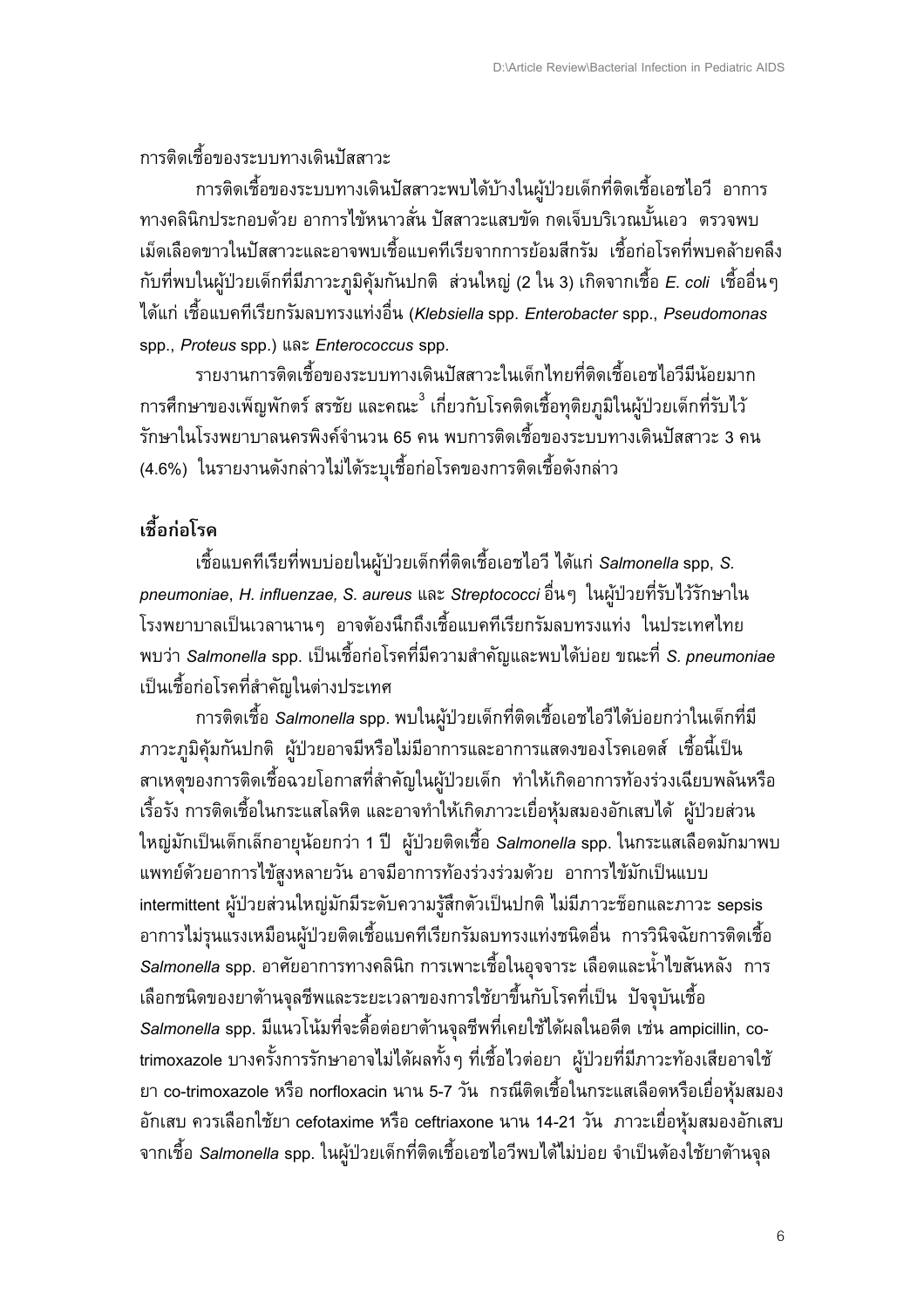ชีพเป็นระยะเวลานานอย่างน้อย 3 สัปดาห์เนื่องจากอาจเกิดเป็นซ้ำได้ ชิษณุ พันธุ์เจริญ และ คณะ<sup>18</sup> ทำการศึกษาผู้ป่วยเด็กที่ติดเชื้อ nontyphoidal nonparatyphoidal S*almonella* ในกระแส เลือดจำนวน 88 คน พบว่า 9 คน (10.2%) เป็นผู้ป่วยที่ติดเชื้อเอชไอวี

*S. pneumoniae* เป็นเชื้อแบคทีเรียที่มีความสำคัญในผู้ป่วยเด็กเอชไอวีเช่นเดียวกับที่ ้ พบในผู้ป่วยเด็กที่มีภูมิคุ้มกันปกติ ทำให้เกิดการติดเชื้อของระบบทางเดินหายใจส่วนต้น โดยเฉพาะภาวะหูชั้นกลางอักเสบและไซนัสอักเสบ การติดเชื้อในกระแสเลือด ปอดอักเสบ เป็น ี ต้น มีข้อมูลยืนยันว่าเชื้อ *S. pneumoniae* ที่พบในผู้ป่วยเด็กเอชไอวีมีอัตราการดื้อยาสูงกว่า ี สายพันธุ์ที่พบในผู้ป่วยเด็กที่มีภูมิคุ้มกันปกติ<sup>19</sup> การเลือกใช้ยาต้านจุลชีพในผู้ป่วยกลุ่มนี้จึงต้อง ี พิจารณาอย่างรอบคอบเป็นพิเศษ ชิษณุ พันธุ์เจริญ และคณะ<sup>20</sup> ทำการศึกษาผู้ป่วยเด็กที่ติด ์เชื้อ *S. pneumoniae* อย่างรุนแรง ระหว่างปี พ.ศ. 2529-2540 จำนวน 68 คน พบว่าผู้ป่วย 2 ี คนในกลุ่มที่เป็นปอดบวมเป็นเด็กที่ติดเชื้อเอชไอวีและ 1 ใน 2 คนเกิดจากเชื้อที่ดื้อต่อยา penicillin โดยมีค่า Minimum Inhibitory concentration (MIC) ต่อยา penicillin และ ceftriaxone เท่ากับ 0.75 และ 0.5 มคก./มล.ตามลำดับ

## การวินิจฉัยโรค

การวินิจฉัยสาเหตุของการติดเชื้อ ต้องอาศัยอาการทางคลินิกร่วมกับการตรวจทาง ห้องปฏิบัติการ การคาดเดาเชื้อก่อโรคที่เป็นสาเหตุของการติดเชื้อโดยอาศัยข้อมูลทางระบาด ี วิทยาของแต่ละโรคอาจผิดพลาดได้ การเพาะเชื้อ การตรวจทางแอนติเจนและวิธี PCR จะช่วย ในการบอกสาเหตฺของโรคที่แน่ชัด พึงสังวรไว้เสมอว่าอาจมีการติดเชื้อมากกว่าหนึ่งเชื้อได้เสมอ ในผู้ป่วยเด็กที่ติดเชื้อเอชไอวี การเก็บตัวอย่างโดยวิธีที่ invasive เช่น การดูดเสมหะทางท่อ ี ช่วยหายใจ, bronchoalveolar lavage (BAL), การส่องกล้อง, การตัดชิ้นเนื้อ เป็นต้น มักมี ประโยชน์ในการวางแผนการรักษาที่เหมาะสม

## ิการรักษา

การรักษาต้องอาศัยข้อมูลด้านระบาดวิทยาเป็นสำคัญ การเลือกใช้ยาต้านจุลชีพให้ ้คำนึงถึงตำแหน่งที่มีการติดเชื้อ เชื้อที่ก่อโรคที่พบได้บ่อย และอายุของผู้ป่วย การพิจารณา เลือกวิธีการบริหารยาและระยะเวลาในการรักษาอาจแตกต่างไปจากการรักษาในเด็กที่ภาวะ .ภูมิคุ้มกันปกติ (ตารางที่ 2) แม้การเลือกใช้ยาต้านจุลชีพอาจเหมาะสมกับเชื้อก่อโรค ผู้ป่วยส่วน หนึ่งอาจไม่ตอบสนองต่อการรักษาหรือเสียชีวิต โดยมีอัตราตายสูงในกลุ่มที่มีการติดเชื้อใน กระแสเลือดและภาวะเยื่อหุ้มสมองอักเสบ

## ิการป้องกัน

การป้องกันโรคติดเชื้อแบคทีเรียในผู้ป่วยเด็กที่ติดเชื้อเอชไอวี ประกอบด้วยการรักษา ความสะอาดของน้ำดื่มและอาหาร การดูแลสุขภาพอนามัยส่วนตัวโดยเฉพาะอย่างยิ่งการล้างมือ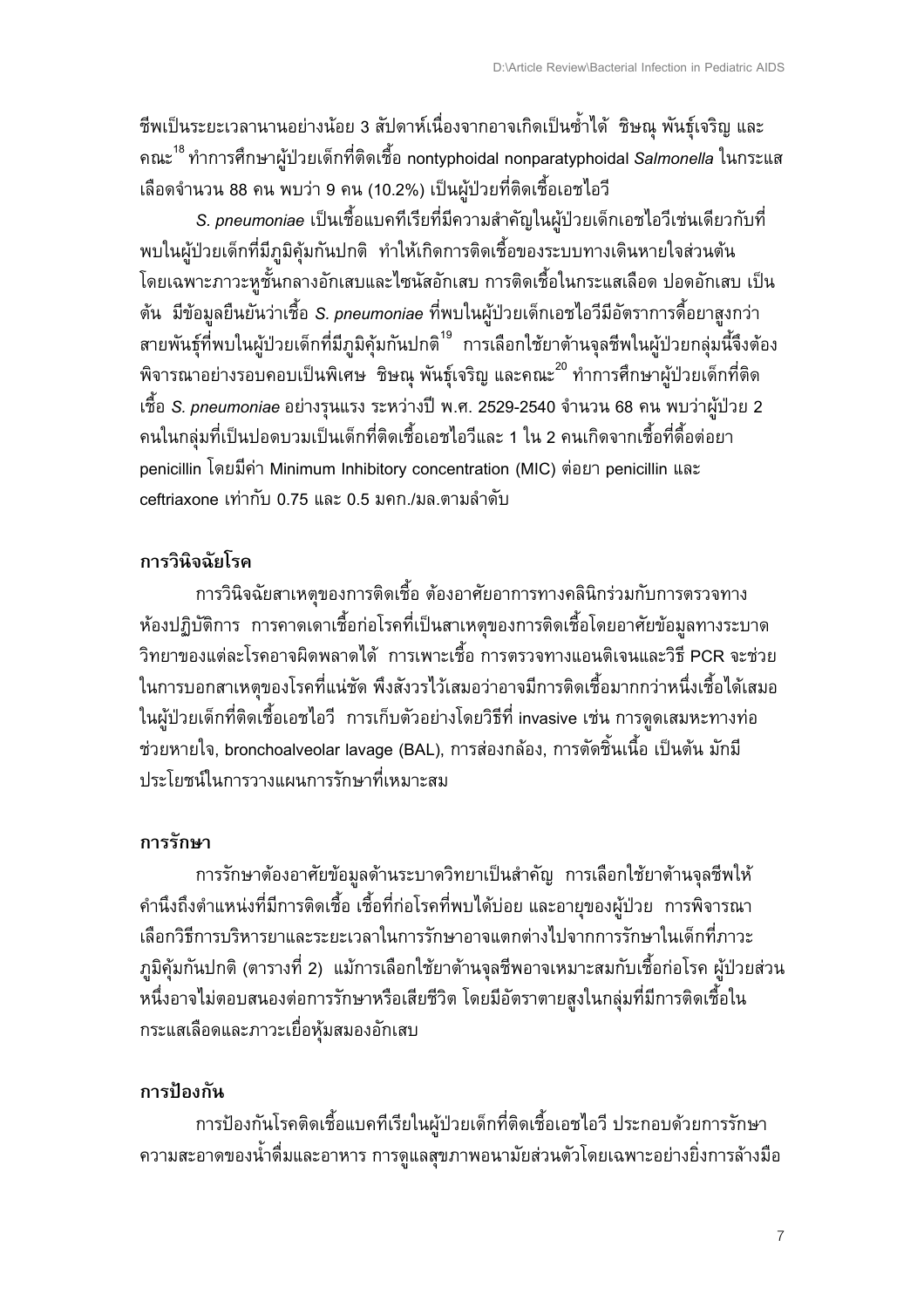การใช้อิมมูโนโกลบูลินชนิดจีเข้าในเส้นเลือดในผู้ป่วยบางคน การให้วัคซีนเพื่อป้องกันการติด ้เชื้อแบคทีเรียสามารถทำได้เหมือนในเด็กปกติได้แก่ วัคซีนป้องกันวัณโรค วัคซีนป้องกันโรคคอ ้ตีบ-ไอกรน-บาดทะยัก และวัคซีนป้องกันการติดเชื้อ S. pneumoniae และวัคซีนป้องกันการติด ้เชื้อ *H. influenzae* ชนิดบี ตารางการให้วัคซีน จำนวนครั้งและปริมาณของวัคซีนแต่ละชนิด ไม่ แตกต่างจากที่ใช้ในเด็กปกติ<sup>21</sup> การตรวจวัดระดับแอนติบอดีหลังให้วัคซีนแต่ละชนิดจะช่วยทำ ให้ทราบว่าผู้ป่วยตอบสนองต่อวัคซีนหรือไม่และเพียงใด การรักษาด้วยยาต้านไวรัสจะทำให้ .<br>ภาวะภูมิคุ้มกันของผู้ป่วยดีขึ้นและจะช่วยลดโอกาสในการติดเชื้อแบคทีเรียลงได้ การให้ยา cotrimoxazole เพื่อป้องกันการติดเชื้อ *P. carinii* อาจช่วยลดโอกาสการติดเชื้อแบคทีเรียของระบบ ทางเดินหายใจและระบบทางเดินอาหารลงได้บ้าง

#### เอกสารอ้างอิง

- 1. วิรัต ศิริสันธนะ, แรกขวัญ สิทธิวางค์กูล. โรคติดเชื้อทุติยภูมิในเด็กติดเชื้อเอชไอวี. วารสารกุมารเวชศาสตร์ 2537;33:201-12.
- 2. รวิวรรณ หาญสุทธิเวชกุล, พัชราพร เอ้า, ศิริราช พัวพันวัฒนะ, ระวี เนตตกุล, ไกรฤกษ์ ี ไตรรัตนาภา, จุลพงศ์ จันทร์ต๊ะ. การศึกษาผู้ป่วยที่คลอดจากมารดาที่ติดเชื้อ HIV ใน โรงพยาบาลเชียงรายประชานุเคราะห์. เชียงใหม่เวชสาร 2538;34:113-8.
- ่ 3. เพ็ญพักตร์ สรชัย, วัชรี ตันติประภา. การศึกษาผู้ป่วยเด็กติดเชื้อเอชไอวีในโรงพยาบาล ินครพิงค์, เชียงใหม่เวชสาร 2537:33:51-62.
- 4. วิทยา เพ็ชรดาชัย. ผู้ป่วยเด็กติดเชื้อเอดส์ในจังหวัดเพชรบุรี. วารสารกุมารเวชศาสตร์ 2541;37;152-62.
- 5. Wald ER, Dashefsky B. Otitis media and sinusitis in patients with HIV infection. In: Pizzo PA, Wilfert CM, eds. Pediatric AIDS: The Challenge of HIV Infection in Infants, Children and Adolescents. 3<sup>rd</sup> ed. Philadelphia: Lippincott Williams & Wilkins. 1998:127-37.
- 6. พรชัย เตชะคุณากร, สรกิจ ภาคีชีพ. ภาวะแทรกซ้อนทางระบบหายใจในผู้ป่วยเด็กที่ติด เชื้อเอชไอวี. วารสารแพทย์เขต 7 2539:15:243-51.
- 7. วัชรี ตันติประภา, เพ็ญพักตร์ สรชัย, อภัย วิวัฒน์ชัยกุล. โรคปอดบวมในผู้ป่วยเด็กที่ติด ้เชื้อเอชไอวีจากมารดา...เชียงใหม่เวชสาร 2538:34:119-28.
- 8. Chokephaibulkit K, Lertpreanthum N, Chearskul S, Wanprapa N, Pakaworawuth S. Pneumonia in hospitalized human immunodeficiency virus-infected children. J Infect Dis Antimicrob Agents 1999;16:53-7.
- 9. Pancharoen C, Thisyakorn U. Bacterial meningitis in children beyond the neonatal period. Thai J Pediatr 2000:39:277-83.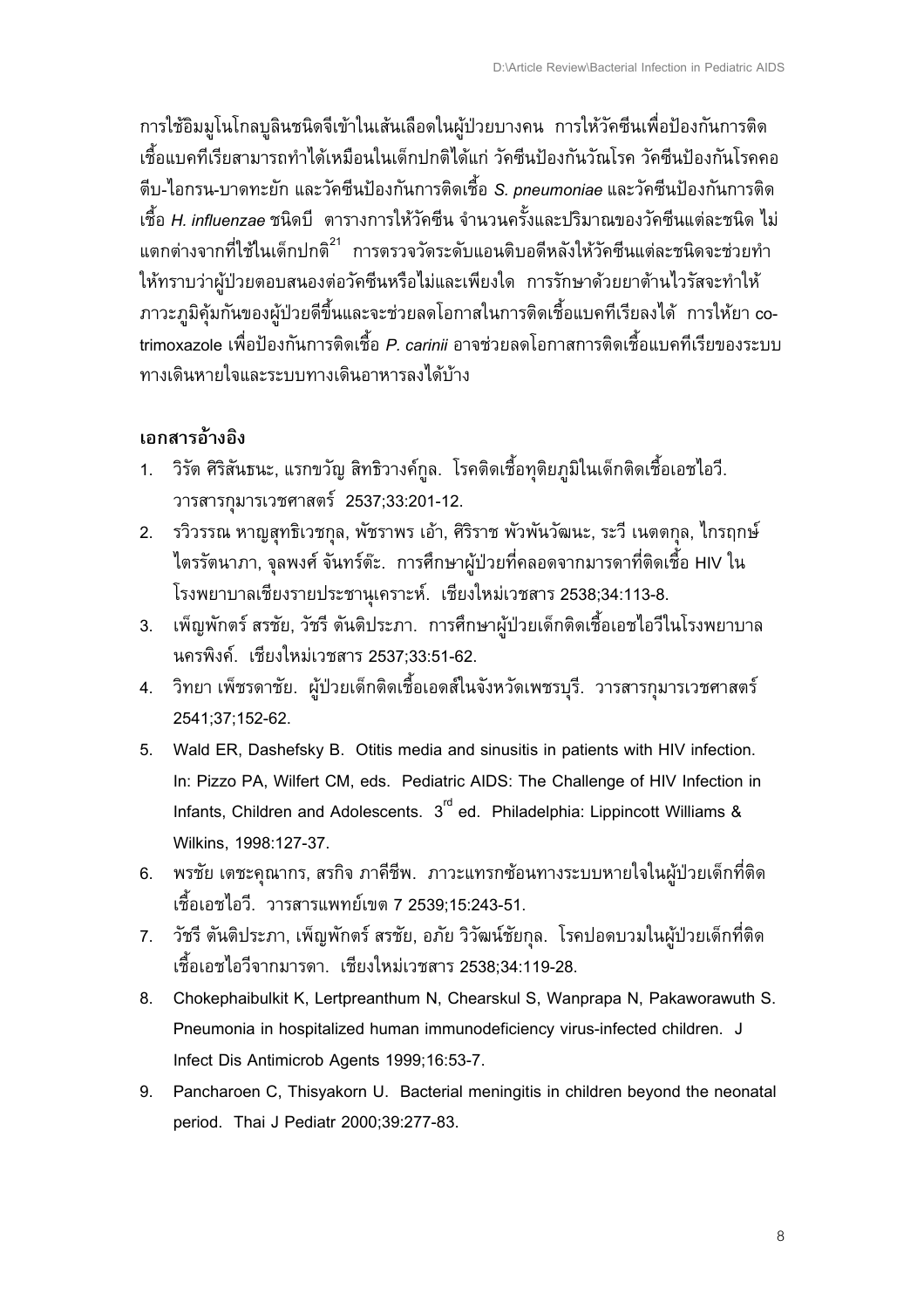- 10. Pancharoen C, Hongsiriwon S, Swasdichai K, et al. Epidemiology of invasive meningococcal disease in 13 government hospitals in Thailand, 1994-1999. Southeast Asian J Trop Med Public Health 2000;31:708-11.
- 11. Pancharoen C, Chindamporn A, Thisyakorn U. Childhood cryptococcosis: an increasing problem in the era of AIDS. J Med Assoc Thai 2001;84 (Suppl 1):S86-90
- 12. ชิษณุ พันธุ์เจริญ, ทวี โชติพิทยสุนนท์, สมศักดิ์ โล่ห์เลขา, พงษ์ศักดิ์ วิสุทธิพันธ์. การ ้วินิจฉัยและดูแลรักษาภาวะเยื่อหุ้มสมองอักเสบจากเชื้อแบคทีเรียในเด็กไทย. วารสาร กุมารเวชศาสตร์ 2544;40: (ระหว่างการตีพิมพ์).
- 13. บุญสม ผลประเสริฐ. การติดเชื้อของระบบประสาทในผู้ป่วยเด็กที่ติดเชื้อโรคเอดส์. ใน: ้พงษ์ศักดิ์ วิสุทธิพันธ์, สุรางค์ เจียมจรรยา, ดิษยา รัตนากร บรรณาธิการ. โรคติดเชื้อของ ระบบประสาทในประเทศเขตร้อน. กรุงเทพมหานคร: บริษัทเฮลท์ออทอริตี้ส์ จำกัด, 2538:202-11.
- 14. จุพาภรณ์ พฤกษชาติคุณากร. Mucocutaneous diseases in pediatric human immunodeficiency virus infection. ใน: สุจิตรา วีรวรรณ, อมรศรี ชุณหรัศมิ์, ศรีศุภ ลักษณ์ สิงคาลวณิช, บรรณาธิการ. โรคผิวหนังในเด็ก. กรุงเทพมหานคร: บริษัท โฮลิส ติก พับลิชชิ่ง จำกัด. 2537:68-72.
- 15. Wananukul S, Thisyakorn U. Mucocutaneous manifestations of HIV infections in 91 children born to HIV-seropositive women. Pediatr Dermatol 1999;16:359-63.
- 16. Wananukul S, Deekajorndech T, Pancharoen C, Thisyakorn U. Mucocutaneous findings in pediatric AIDS related to degree of immunosuppression. (submitted 2001).
- 17. จริยา แสงสัจจา, บุญช่วย เอี่ยมโภคลาภ, ปฤษฎี คันธสิงห์. โรคอุจจาระร่วงในผู้ป่วยเด็กที่ ้ติดเชื้อเอชไอวีในโรงพยาบาลบำราศนราดูร. วารสารโรคติดต่อ 2539;22:342-9.
- 18. Pancharoen C, Thisyakorn U. Nontyphoidal nonparatyphoidal salmonellosis in Thai children. In: Ou JT, Chiu CH, Chu C eds. Fourth International Symposium on Typhoid Fever and other Salmonellosis. Taipei: Jeou-Chou Book Co., Ltd.,  $2001.77 - 82$
- 19. ระบาดวิทยาของเชื้อ Streptococcus pneumoniae ในประเทศไทย พ.ศ. 2529-2543. วารสารกมารเวชศาสตร์ 2544;40:93-101.
- 20. Pancharoen C, Chongthaleong A, Reinprayoon S, Thisyakorn U. Invasive pneumococcal infection and drug-resistant Streptococcus pneumoniae (DRSP) in Thai children. J Med Assoc Thai (in press).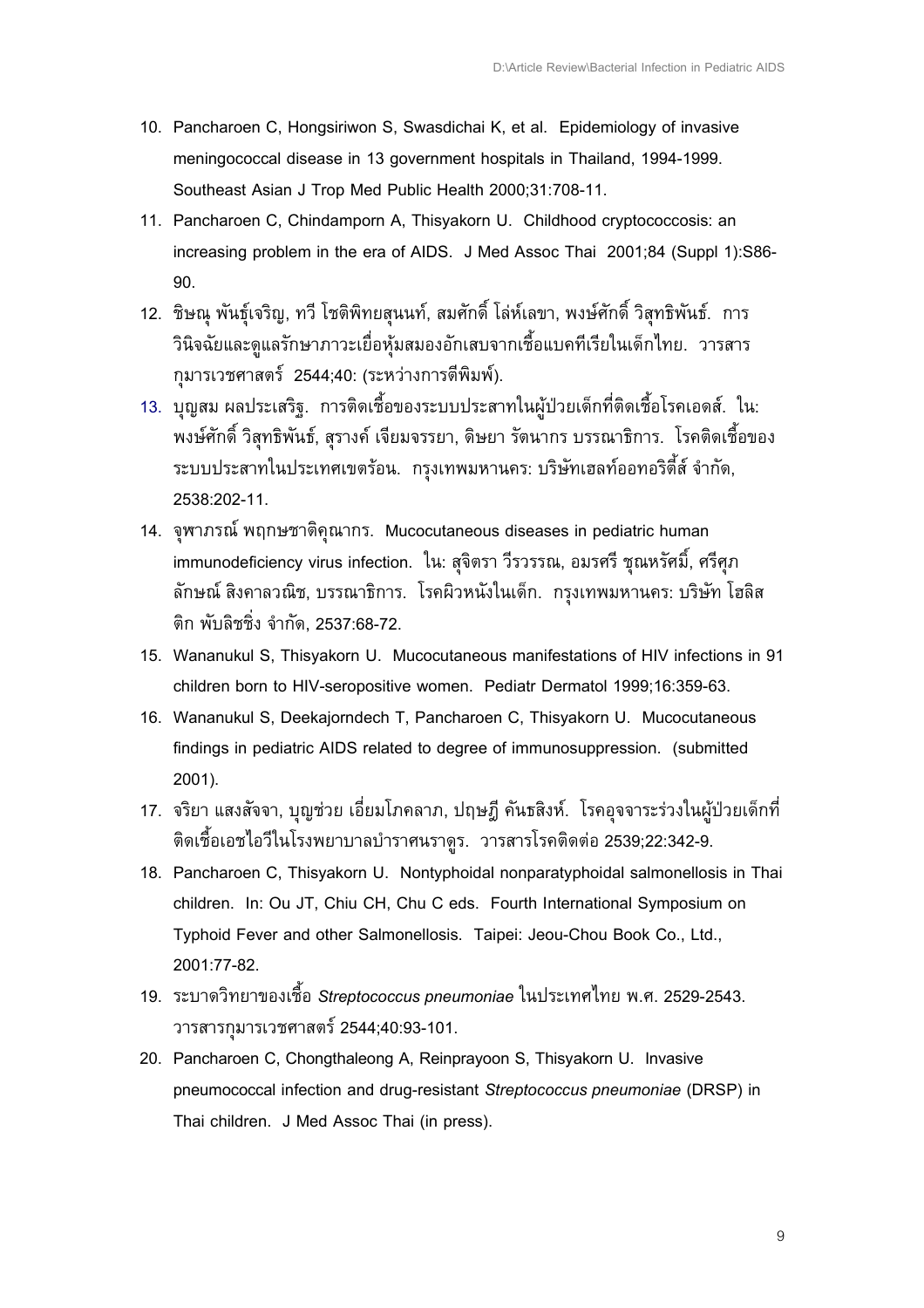21. คู่มือการใช้วัคซีนสำหรับเด็กไทย พ.ศ. 2543. ใน: กุลกัญญา โชคไพบูลย์กิจ. ชมรมโรค<br>ติดเชื้อในเด็กแห่งประเทศไทย. กรุงเทพมหานคร: บริษัท พี.เค.ที. พริ้นติ้ง จำกัด, 2543:  $124-6.$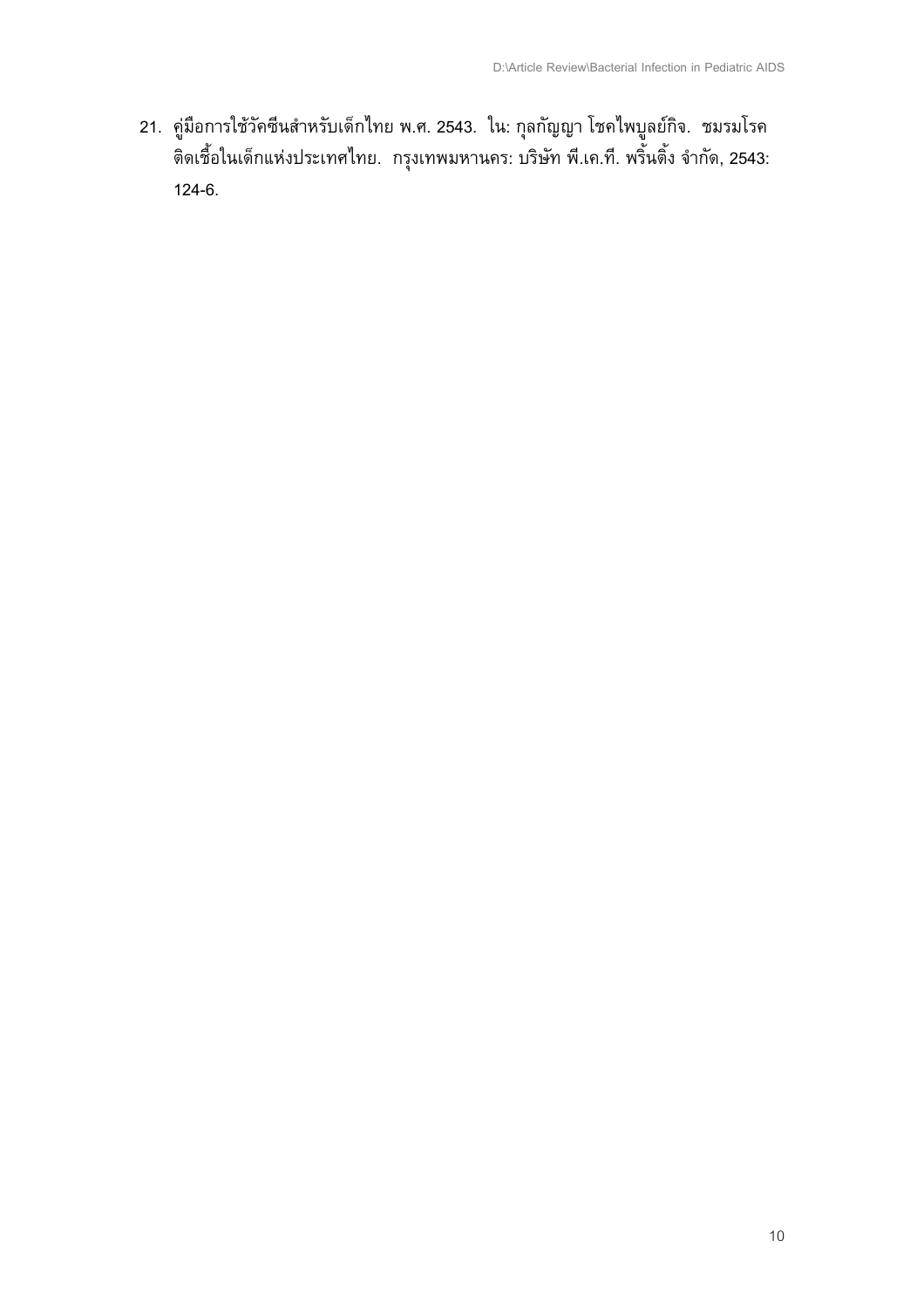|                                  | ้เชียงใหม่ <sup>1</sup> | เชียงราย <sup>2</sup> | นครพิงค์ <sup>3</sup> | เพชรบุรี <sup>4</sup> |
|----------------------------------|-------------------------|-----------------------|-----------------------|-----------------------|
|                                  | $(n = 232)$             | $(n = 77)$            | $(n = 65)$            | $(n = 99)$            |
| ปอดอักเสบ                        | 30 (12.9%)              | ไม่ระบุ               | ไม่ระบุ               | ไม่ระบุ               |
| การติดเชื้อแบคทีเรียในกระแสเลือด |                         |                       |                       |                       |
| Salmonella spp.                  | 22 (9.5%)               | 2(2.6%)               | 3(4.6%)               | $6(6.1\%)$            |
| เชื้ออื่นๆ                       | 16 (6.9%)               | $4(5.2\%)$            | 7(10.8%)              | $3(3.0\%)$            |
| ลำไส้อักเสบ                      |                         |                       |                       |                       |
| Salmonella spp.                  | 15 (6.5%)               |                       |                       |                       |
| Shigella spp.                    |                         |                       |                       | $1(1.0\%)$            |
| การติดเชื้อของผิวหนังและเยื่อบุ  | $7(3.0\%)$              |                       | 3(4.6%)               |                       |
| เยื่อห้มสมองอักเสบ               | $2(0.9\%)$              |                       |                       | $3(3.0\%)$            |
| หูชั้นกลางอักเสบ                 |                         | 2(2.6%)               | 8 (12.3%)             |                       |
| ใตอักเสบ                         |                         |                       | 3(4.6%)               |                       |

# ตารางที่ 1. แสดงการติดเชื้อฉวยโอกาสจากเชื้อแบคทีเรียในผู้ป่วยเด็กที่ติดเชื้อเอชไอวี.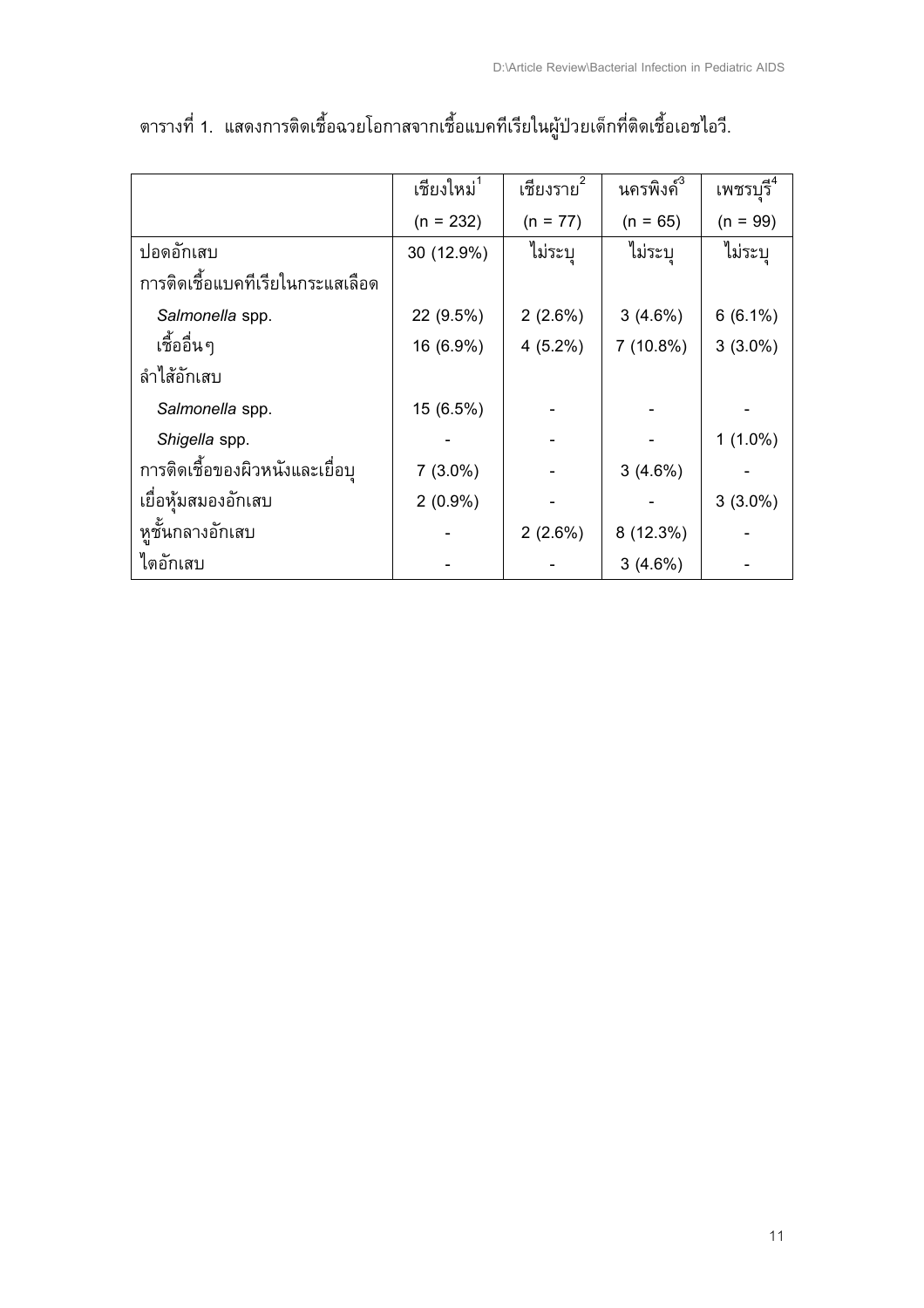## ตารางที่ 2. แสดงการเลือกใช้ยาต้านจุลชีพป้องกันในผู้ป่วยเด็กที่ติดเชื้อเอชไอวี จำแนกตาม ตำแหน่งที่ติดเชื้อและเชื้อที่ก่อโรค.

| ้ตำแหน่งที่ติดเชื้อ    | เชื้อก่อโรค     | ยาต้านจุลชีพที่เลือกใช้   |  |
|------------------------|-----------------|---------------------------|--|
|                        |                 | เบื้องต้น (ก่อนทราบผลเพาะ |  |
|                        |                 | เชื้อ)                    |  |
| ทางเดินหายใจส่วนบน     | S. pneumoniae   | Amoxicillin (high dose),  |  |
|                        | H. influenzae   | Amoxi-clav                |  |
| ปอด                    | S. pneumoniae   | Amoxicillin, Cefuroxime,  |  |
|                        | H. influenzae   | Cefotaxime/Ceftriaxone    |  |
|                        | S. aureus       |                           |  |
| เยื่อหุ้มสมอง          | S. pneumoniae   | Cefotaxime/Ceftriaxone +  |  |
|                        | H. influenzae   | Vancomycin                |  |
|                        | Salmonella spp. |                           |  |
| ผิวหนัง, ต่อมน้ำเหลือง | S. aureus, GAS  | Cloxacillin, Amoxi-clav,  |  |
|                        |                 | Amoxycillin               |  |
| ลำไส้                  | Salmonella spp. | Norfloxacin, Ceftriaxone  |  |
|                        | Shigella        |                           |  |
| ทางเดินปัสสาวะ         | E. coli         | Ceftriaxone               |  |
| กระแสเลือด             | Salmonella spp. | Cefotaxime/Ceftriaxone    |  |
|                        | S. pneumoniae   |                           |  |
|                        | H. influenzae   |                           |  |